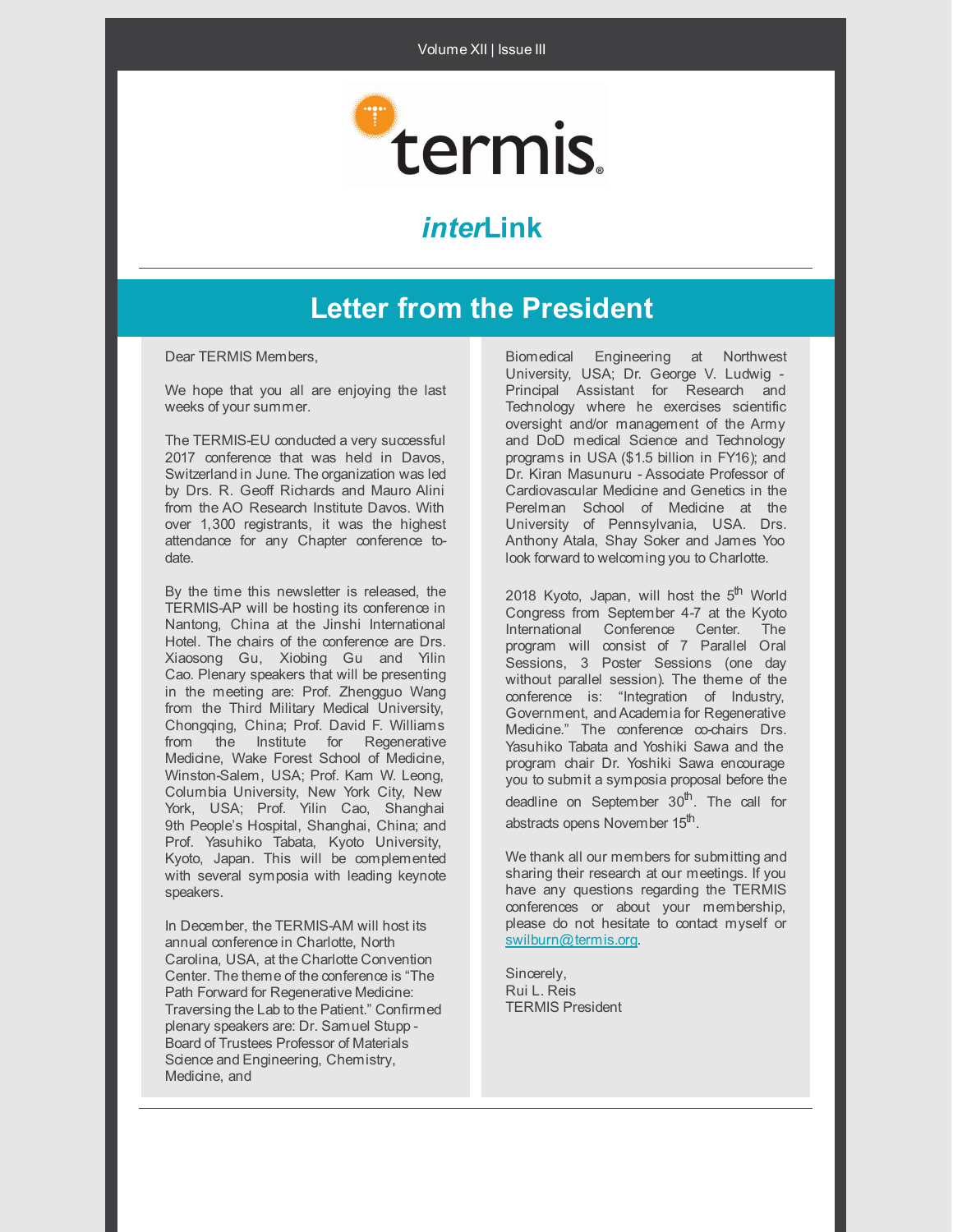



**ANNUAL CONFERENCE** and EXHIBITION **DECEMBER 3-6, 2017** CHARLOTTE, NC

Tissue Engineering & Regenerative Medicine The Path Forward for Regenerative Medicine: TRAVERSING THE LAB TO THE PATIENT

# **Plenary Speakers**

### **Dr. Samuel Stupp** [\(bio\)](https://www.termis.org/am2017/keynote.php?s=stupp)

Board of Trustees Professor of Materials Science and Engineering, Chemistry, Medicine, and Biomedical Engineering at Northwest University. He directs at Northwestern the Simpson Querrey Institute for BioNanotechnology and the Energy Frontiers Research Center for Bio-Inspired Energy Science funded by the Department of Energy

### **Dr. George V. Ludwig** [\(bio\)](https://www.termis.org/am2017/keynote.php?s=ludwig)

Principal Assistant for Research and Technology where he exercises scientific oversight and/or management of the Army and DoD medical Science and Technology programs (\$1.5 billion in FY16).

### **Dr. Kiran Masunuru** [\(bio\)](https://www.termis.org/am2017/keynote.php?s=kiran)

Associate Professor of Cardiovascular Medicine and Genetics in the Perelman School of Medicine at the University of Pennsylvania

# **[Program-at-a-Glance](https://www.termis.org/am2017/glance.php)**

**Early Bird [Registration](https://www.termis.org/am2017/register.php) Available Until November 6th**

**WFIRM Young Investigator Awards - [Nominations](https://www.termis.org/am2017/wfirm.php) Due October 13th**

**Student and Young [Investigator](https://www.termis.org/am2017/syis.php) (SYIS) Activities Sign Up**

# th TERMIS World Congress 2018 Kyoto, Japan

# **Call for Symposia - Due September 30, 2017**

**Call for [Symposia](https://www.termis.org/wc2018/docs/Symposia-Template-2018.docx) Proposal Form**

termis.

**Abstract submission OPENS November 15, 2017**

**European Chapter Meeting** of the Tissue Engineering and Regenerative Medicine **International Society 2017** 

Davos, Switzerland June 26-30, 2017

TERMIS-EU 2017 meeting in Davos was the most successful European TERMIS meeting to date for both science and networking, thanks to participants submissions, presentations and active discussions – thank you all for having helped make this possible.

We had the largest TERMIS-EU attendance, with 1301 registered participants, 21 society symposia, 42 standard symposia, 1159 accepted abstracts, 227 oral presentations and 831 poster presentations. Our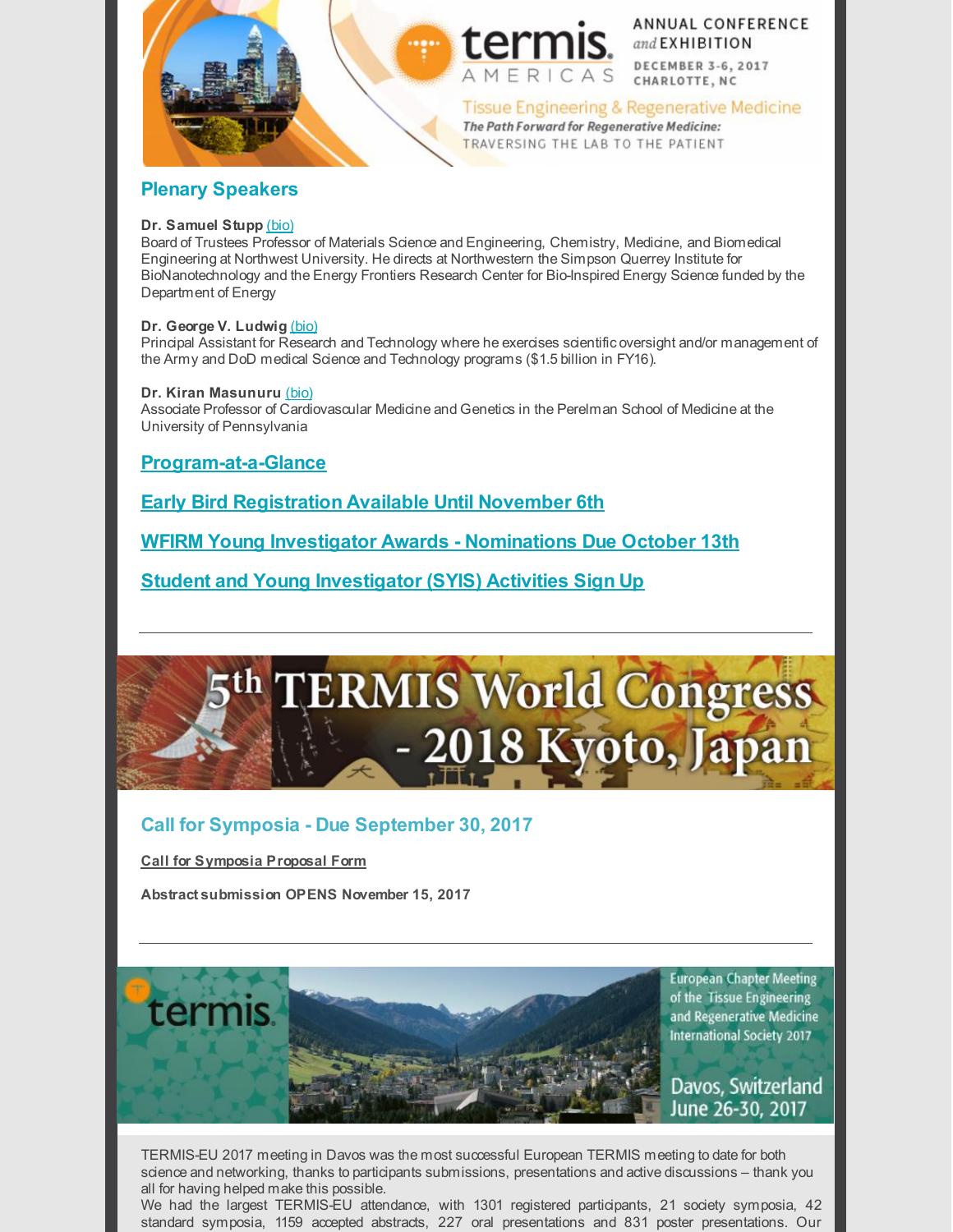participants were from 51 unique countries, including Colombia, Mongolia, Costa Rica, Lebanon, Iran, Chile, South Africa and Indonesia (all emerging countries). We invited plenary speakers who had not spoken at a previous TERMIS-EU chapter meetings in order to enhance the meeting quality and minimize the redundancy with previous conferences.

We had active input from the TERMIS-EU 2017 Conference Scientific Advisory Committee, including proposing plenary and keynote speakers (covering young and more experienced keynotes), reviewing abstract within their area of expertise, chairing or co-chairing sessions and actively advertising the event in their country and to local societies.

### **International Guest Nation**

TERMIS-EU 2017 Davos introduced the new concept of International Guest Nation for the TERMIS-EU congresses, which hopefully will be continued and followed by the other TERMIS chapters. The International Guest Nation is chosen from a non-host Chapter country (*e.g.* for TERMIS-EU, the International Guest Nation is chosen from outside Europe) to encourage cross fertilisation of science and increase networking among world meetings. In recognition of South Korea's strong attendance to previous TERMIS-EU meetings it was decided that the inaugural International Guest Nation of TERMIS-EU would be South Korea. KTERMS accepted this invitation and nominated 4 ambassadors to represent them at the Davos meeting, together with just under 100 participants from South Korea.

KTERMS held two society symposia at the Davos meeting and Korean Orthopaedic Research Society held one. This was a superb start to this new Guest nation concept. We wish to congratulate KTERMS for this honor of being the first International Guest Nation and especially Gun-Il Im and his ambassador colleagues for having worked hard to help achieve this result.

#### **Attraction of clinicians**

Termis-EU Congress 2017 was granted 23 European CME credits (ECMEC) by the European Accreditation Council for Continuing Medical Education (EACCME). We aimed to attract clinicians, who earn credits for attending meetings, and we included a conflict of interest section for all presenters, which is standard practice at medical conferences. As it will benefit TERMIS to have more clinicians attending the chapter and world meetings, we recommend that future meetings apply for this accreditation.

### **SYIS, Industry day, Business Plan Competition, Women's forum, the Davos Debate, Publishing Debate, Society and standard Symposia**

In these cases, we followed the established modes and, where appropriate, added some ideas to enlarge their scopes and attractiveness, such as SYIS having their own presentation room for the whole meeting to allow for more students and young investigator presentations. We would like to thank the organizers of these sessions who did a lot of background work to make them a success.

#### **TERMIS Abstracts**

TERMIS abstracts have been moved to eCM [conferences](http://www.ecmconferences.org/) Open Access online periodical (ISSN: 2522-235X). You can find here [TERMIS-EU](http://ecmconferences.org/abstracts/2017/Collection2/TERMIS_2017.html) 2016 abstracts and TERMIS-EU 2017 abstracts. For the reasons behind this change please check <http://www.ecmjournal.org/supplements.html>

Again, thank you for attending TERMIS-EU 2017 Davos, you as the participants helped make this meeting such a success for the TERMIS society and field. We look forward to seeing you all at the TERMIS world conference in Kyoto in 2018 and as many as possible at TERMIS-EU 2019 in Greece.

#### **Sponsors, Exhibitors**

We would like to especially thank all of our sponsors and exhibitors who made the long journey to Davos on the promise of a great exhibition and exposure. From the survey, space, time, location with customer traffic (within the coffee break area and lunch area) and exposure really worked well. Thank you for the trust and please come back to TERMIS-EU 2019 in Greece.

Thank you to all the participants who filled in the survey to help for future TERMIS conferences. Your feedback will design future meetings and help build a sustainable society.

#### **SAVE the Date eCM**

**2018** [eCM](http://www.ecmconferences.org/meetings.html) XVIII**: Cartilage & Disc: Repair and Regeneration,** 25 th -28 th June 2018, Congress Centre, Davos, Switzerland.

Since the inaugural meeting in 1999, eCM Conferences have been the place where scientists (including biologists, engineers and material scientists), clinicians and industry meet. Together they bring clinical problems to the table, consider industrial requirements of possible solutions and often initiate collaborative projects. The limited number of participants (max 200) ensures ample opportunities for knowledge sharing in basic, translational and clinical research in addition to developments in the field. As eCM Conferences do not have parallel sessions it permits in-depth multidisciplinary discussions about how to advance the research area. **eCM Conferences, Science with Open Discussion**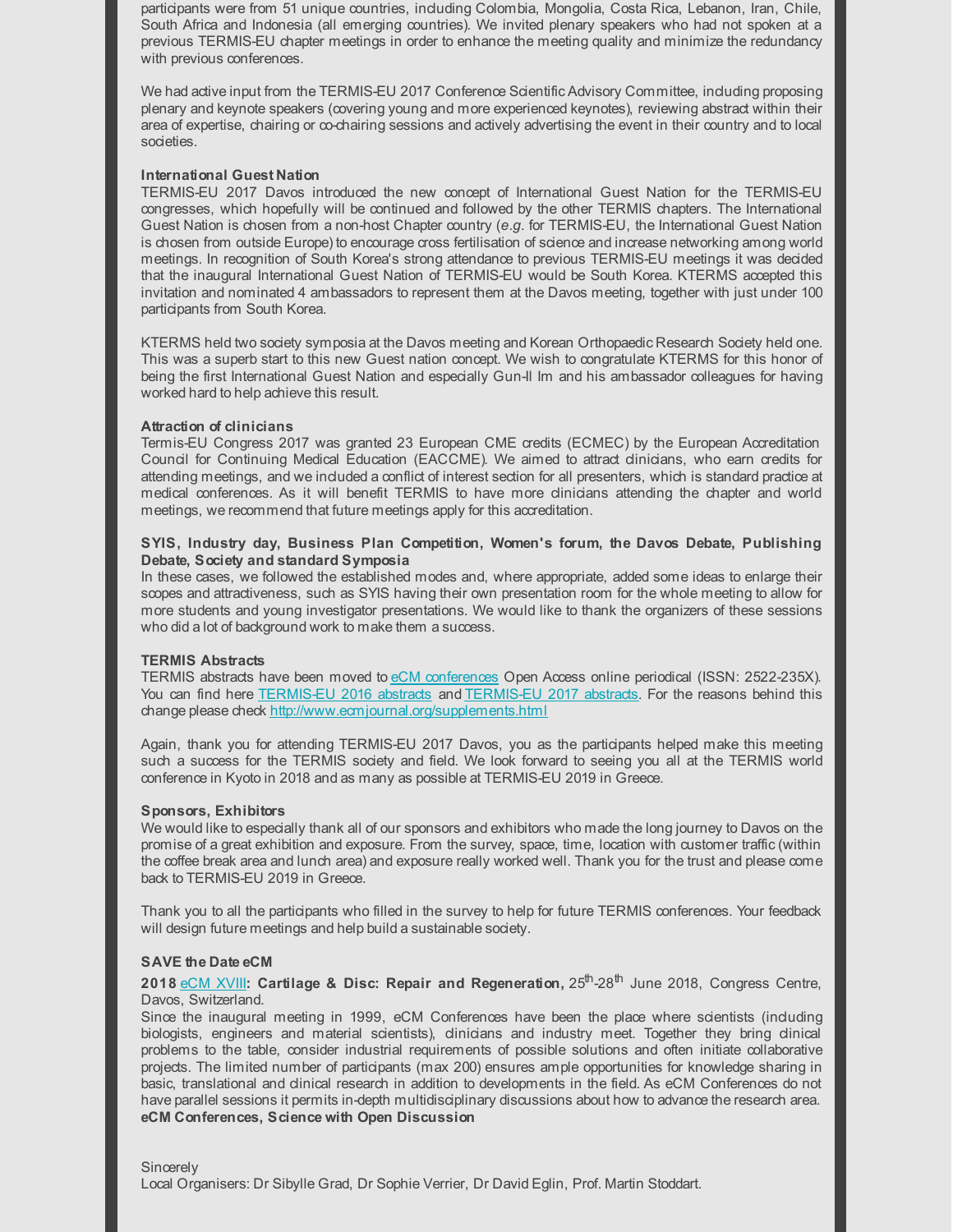Prof. R. Geoff Richards FBSE, FIOR Conference Chair

and

Prof. Mauro Alini, FIOR Conference Program Chair

### **Thank you!**

We specially want to thank Geoff Richards, Mauro Alini and their team for this fantastic meeting in any aspect. It was the largest chapter meeting ever (1<sup>'300</sup> participants). In particular the TERMIS-EU chapter is especially thankful for their generous donation to our society funds, which meanwhile are back in Europe. We thank Sarah and TERMIS international for the help in between.

Regards, Heinz Redl – TERMIS-EU Chair Gerjo van Osch – TERMIS-EU Chair-Elect

# **Employment Opportunities**

Current Job [Postings](https://www.termis.org/employment.php)

**Please contact the Executive Administrator if you are interested in posting an opening.**

# **TERMIS-EU News: Rebirth of the Chapter**



In June, during the 2017 TERMIS-EU Conference in Davos, Switzerland, the Executive Committee and three council members gathered with the notary to sign the charter officially making the TERMIS-EU a registered Society within Switzerland (Picture is Above).

First and foremost, we would like to thank David Eglin. David was our local coordinator with the legal counsel and notary in Switzerland. His assistance with communicating with the Swiss authorities to formulate the charter and by-laws (that mirror the TERMIS global by-laws) and to submit the appropriate documentation to register the Society was vital to the registration process.

The Council would also like to thank Prof. R. Geoff Richards, the Director of the AO Research Institute in Davos, Switzerland for his assistance with the registration of the Chapter and offering for the AO Research Institute to be the official mailing address for the Chapter.

For the last couple of years, the TERMIS-EU funds were being held by TERMIS global (as US based bank account). With the completion of the registration in Switzerland, the TERMIS-EU was able to open a Swiss bank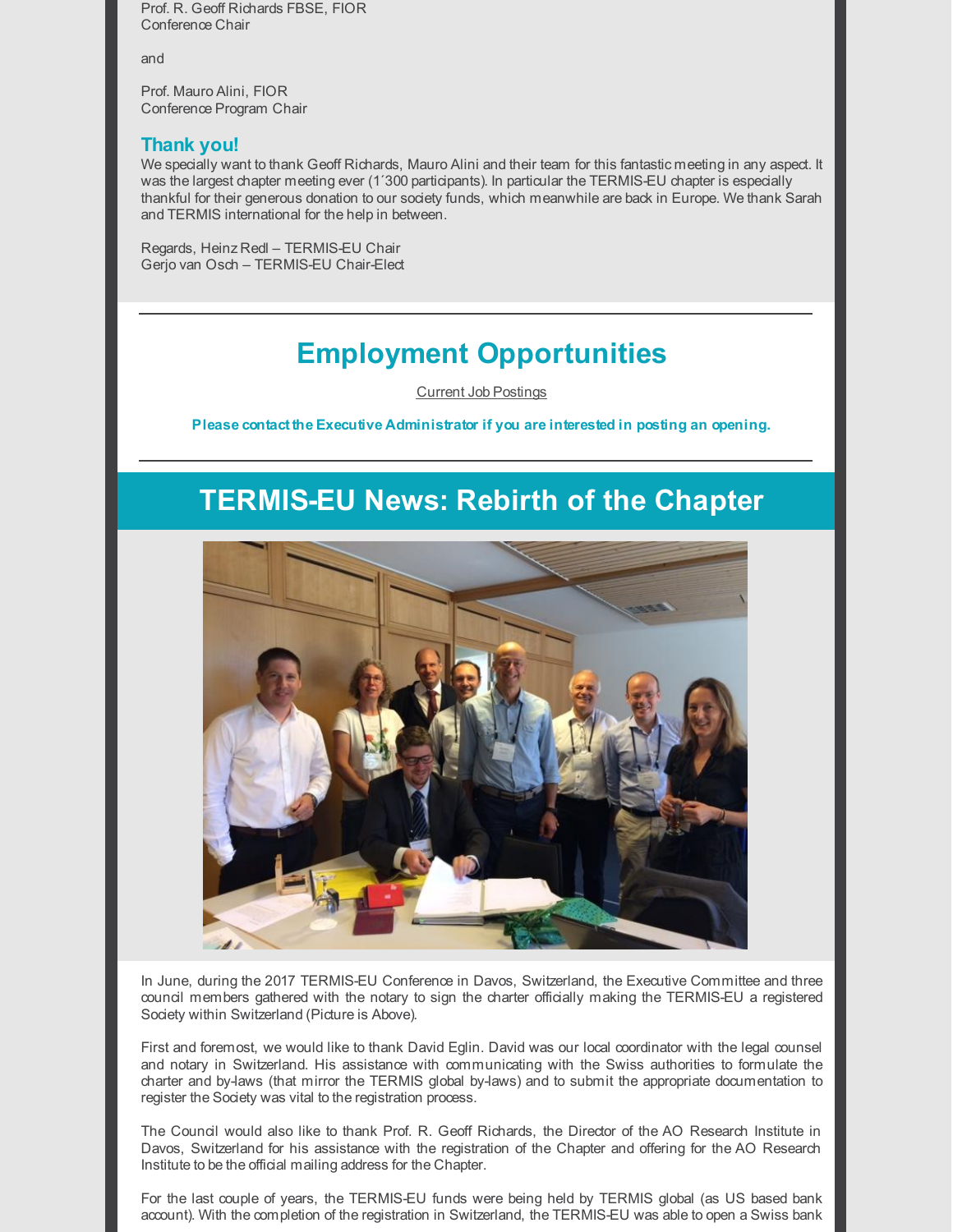account in Euros.

As members of the Society, you are aware of the longevity of facilitating the registration process. As a council, we wanted to ensure that the proper steps were followed to dissolve the Society in Germany and to ultimately reach our final goal of registration the TERMIS-EU in Switzerland.

If you have any question regarding this process or have ideas on ways to continue to support TERM within the European Chapter, please do not hesitate to contact myself, the TERMIS Executive Administrator or any members of the TERMIS-EU Council. We are more than happy to listen your ideas, comments or concerns.

Sincerely, Heinz Redl TERMIS-EU Chair

And

Gerjo van Osch TERMIS-EU Chair-Elect

# **TERMIS Editorial Committee**

**Interview with Jeroen Rouwkema - 2017 TERMIS-EU Young Investigator Award Recipient**

*Jeroen is Associate Professor at the University of Twente in the Netherlands. He works in the Department of Biomechanical Engineering where he leads the Vascularization Lab ( [www.vascularizationlab.com](http://www.vascularizationlab.com/) ).*

1. Tell us about your research area

One of the goals of tissue engineering is to generate tissues that can be used as alternatives for donor *material to repair or replace damaged tissues or organs. Tissues generated for this purpose will generally* be of a size larger than the diffusional limit for nutrients and oxygen. This means that after implantation, *the tissue will require a vascular network to supply nutrients to all cells within the tissue.*

*As part of the foreign body response, a vascular network will generally invade implanted engineered* tissues. However, this is a process that takes days or weeks, resulting in suboptimal tissue integration or cell death. The main goal of the Vascularization Lab is to include a vascular network during culture in the *lab, which can connect to the vascular network of the patient after implantation. In order to achieve optimal tissue integration and anastomosis of the vascular structures, the lab focuses on the organization* and maturation of the vascular network, but also of the tissue in which the vascular network is present.

*In this aspect, we pay specific attention to the effect of mechanical signals on tissue organization and development. This ranges from the mechanical environment of the cells within the tissue such as the stiffness of the materials we use, to tissue compaction, and active mechanical stimulation via for instance compression and perfusion.*

2. What inspired you to follow this field of research?

*I already started working on vascularized (muscle) tissue engineering during my MSc, when I did a 6* month internship in the group of Bob Langer at MIT where I worked under the supervision of Shulamit *Levenberg. During these 6 months, we developed a co-culture system and could show that endothelial cells organized into tubular structures in engineered muscle tissue, without the addition of angiogenic growth factors or other media components. Moreover, after implantation these structures connected to the vasculature of the host, and contributed to tissue perfusion and survival.*

Before I embarked on my internship, I had already signed a contract to start as a PhD student upon my *return at the company IsoTis under the supervision of Clemens van Blitterswijk. There, I was actually supposed to work on bioreactor development, but since the research at MIT had been so successful, and vascularization was such an important issue for large size tissue engineering, I was given the opportunity* to continue my research on vascularized tissues, now focusing on bone. As a result, during my PhD, I *focused more and more on cell- and tissue biological questions, even though my BSc and MSc were on (bio)process engineering.*

*After my PhD, the focus on mechanical signals to further control vascular organization and maturation was inspired by work from Adam Engler and others, who demonstrated that the mechanical environment* of cells and tissues can be as important as soluble factors to regulate tissue development. I believe that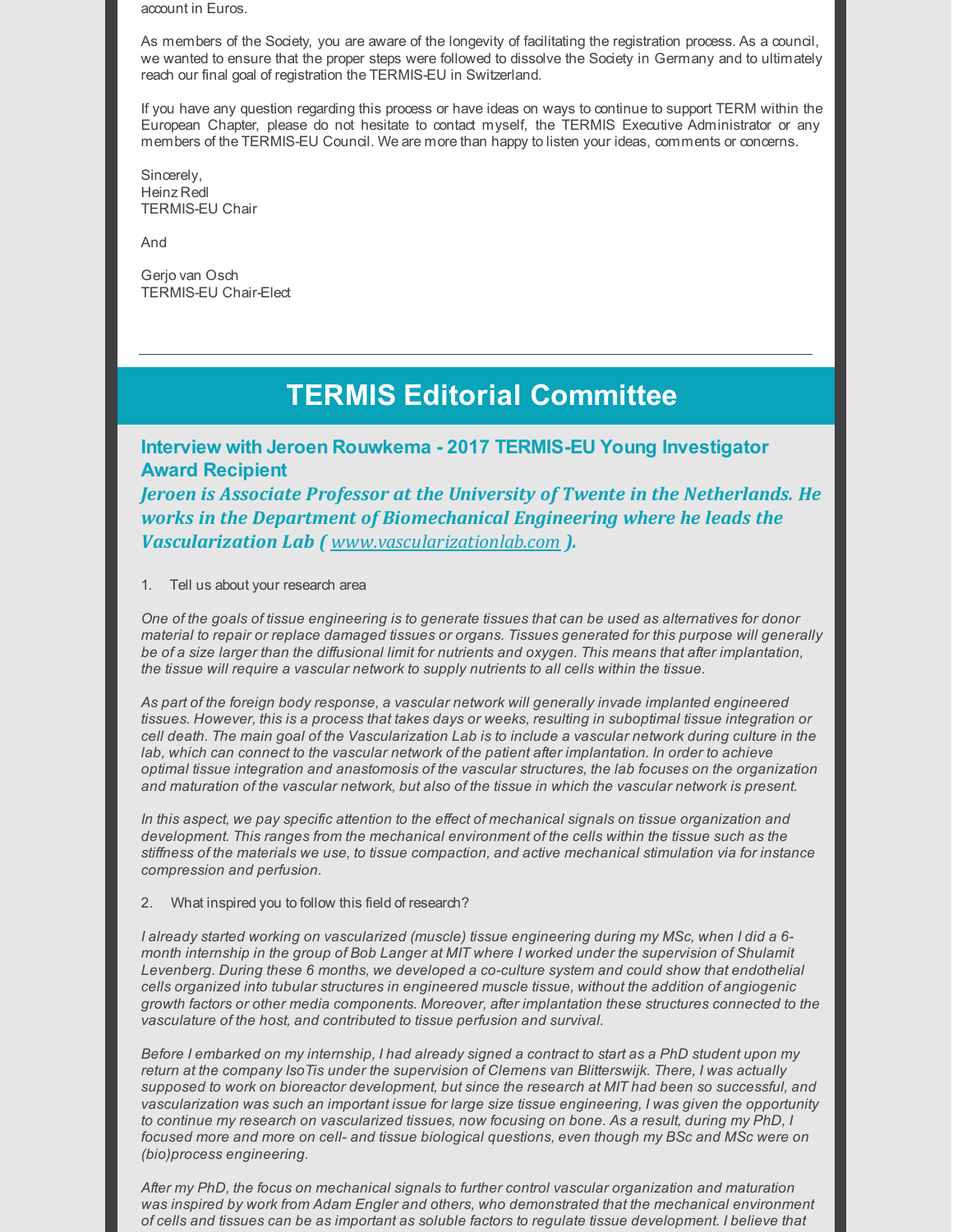*this is especially important for vascular tissues, since these are exposed to both strains and fluid flow shear stresses in their natural environment.*

3. What do you think is the most exciting emerging area in regenerative medicine?

What is always exciting to me, is the development of enabling 'tools'. Recent and past examples are for *instance Induced Pluripotent Stem cells, a wealth of new techniques regarding micro- and nanofabrication, expansion microscopy, and CRISPR/Cas-9. What all of these developments have in common, is that they enable an ever increasing level of control over experimental environments and perturbations, or the amount of data that can be extracted from experiments. New experimental tools offer* the possibility to dive deeper into cellular processes, and thus to get a more detailed understanding of all *the complex processes that govern tissue- and organ regeneration. As such, breakthroughs in regenerative medicine are often preceded and facilitated by novel experimental techniques.*

4. What do you see as the main future challenges for regenerative medicine that we need to overcome?

*I personally see complexity as the main challenge for regenerative medicine. This can for instance be* structural complexity, meaning that tissues do not consist of a single cell type in a single structure, but contain multiple cell types, support structures like a vascular network, or a zonal organization as can be *seen in articular cartilage. Apart from that, tissue development is accompanied by temporal complexity, meaning that for instance the availability of specific growth factors has to vary over time.*

This complexity makes it very hard to replicate the development of a truly physiological tissue in vitro, or *to induce tissue regeneration in vivo. Fortunately, the cells we use often have a remarkable capacity to* regulate themselves and so replicate tissue complexity to some extent, but still the complexity of a tissue both in space and time makes it very hard for an engineer to know exactly what buttons to push when.

5. What are the main challenges for career progression and how do you think can we address them?

I think one of the main challenges currently, especially for scientists who are nearer to the start of their *career and still need to establish themselves as well recognized and independent researchers, is funding scarcity.*

*Since this gives rise to more and more competition, I feel that funding agencies, both national and European, tend to favour well established research groups with an extensive proven track record. And* even though this is understandable since the interest of these agencies is often to maximize the return on investment for the (taxpayer) money they spend and thus are more likely to trust projects from groups that *already showed that they can deliver on their promise, a by-effect is that younger researchers have more* and more trouble getting their ideas funded. As a result, this can delay the transition from being a postdoc *or junior staff member in an established lab to having your own independent group.*

A possible way to address this could be to put even more emphasis on, and money in, personal grant *schemes like the European ERC grants and national equivalents, especially for younger researchers. This will help promising researchers to manage their own research projects and grow their own independent profile.*

# **Thematic Groups Updates**

## **The Promise of Regenerative Rehabilitation in the TERMIS Community**

The author is: **Nick J. Willett, PhD,** Assistant Professor, Department of Orthopaedics, Emory University School of Medicine

The field of tissue engineering has long integrated fundamental principles of stem cell biology, biomaterials and mechanical engineering to better design new tissues. Researchers have taken a multi-scale approach, looking at the nano-, micro-, and macro-levels to engineer new regenerative interventions and tissue replacements. This still relatively new field now has a wide variety of tools and technologies available and is just truly beginning to translate into dinical utility, though this has been much slower than initial predictions and hype might have expected (or hoped).

As regenerative technologies become more prevalent in the clinic, it is becoming increasingly apparent that the rehabilitation regimen and management of the intervention after the delivery/implantation is just as critical to the success of the implant as the fundamental technology itself. Often, the pre-clinical models used to screen these technologies are performed in essentially sedentary animals that are confined to small cages. Whereas, clinically, patients often quickly begin movement and weight bearing (and ideally would start physical therapy) after any regenerative medicine treatment. Recent studies in many fields are beginning to provide evidence that early (near immediate) initiation of controlled and appropriate rehabilitation regimens can improve functional outcomes. This recognition has generated the new integrative field of Regenerative Rehabilitation; however, this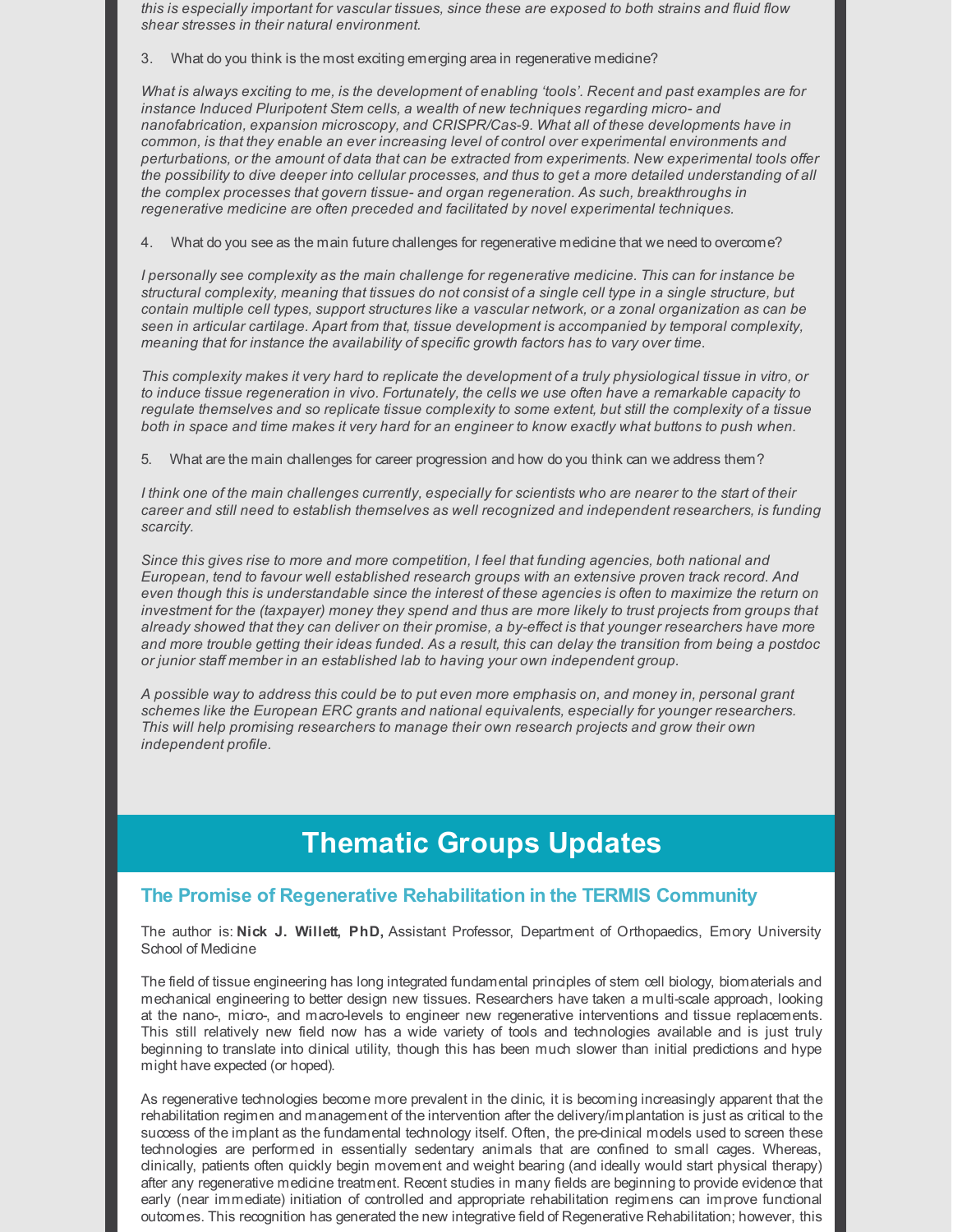field needs closer dialogue and collaboration between the various disciplines.

Harnessing the capacities of rehabilitation regimens and mechanotherapies has the potential to significantly improve the effectiveness of regenerative therapies. This new interdisciplinary field requires fundamental and clinical research to better understand how rehabilitation—exercise, resistance training, mechanical loading, range of motion, etc.—can be used in synergy with regenerative therapies. Too often conservative rehabilitation regimens are prescribed that call for unloading of the treatment area; this can actually be detrimental to the efficacy of regenerative therapies, but so too can over-loading or too quickly loading the tissue engineered implant. Understanding the optimal goldilocks region of regenerative rehabilitation will require close collaborations with clinical practitioners and basic scientists and holds the promise to improved functional outcomes as these technologies continue to translate into clinical practice.

With the goal of fostering a platform to gather key stakeholders, researchers, and practitioners, TERMIS has established a thematic group on Regenerative Rehabilitation and at recent TERMIS conferences have featured Regenerative Rehabilitation Workshops/Symposium. The goal of the thematic group [\(https://www.termis.org/thematic\\_groups.php?mode=rehab](https://www.termis.org/thematic_groups.php?mode=rehab)) is to "strengthen the relationship between tissue engineering/regenerative medicine researchers and rehabilitation scientists, ultimately accelerating the translation of regenerative medicine and tissue engineering technologies to the clinic." This group has led workshops including one at the TERMIS AM conference in 2016, on "Regenerative Rehabilitation: Optimizing Regenerative Medicine Outcomes Through mechanotherapies," and featured talks by George Christ PhD, Stephen Badylak DVM, PhD, MD, and Fabrisia Ambrosio PhD, MPT. The workshop presented a critical perspective on rehabilitation based mechanotherapies and other physical stimuli as a means improve functional outcomes after various regenerative therapies. A similar symposium was held at the TERMIS EU Conference in 2017 on "Modulation on tissue regeneration and regenerative rehabilitation," with a keynote talk by Fabrisia Ambrosio PhD, MPT, and featured select highlighted talks from submitted abstracts. These workshops together have provided worldwide platforms for the regenerative rehabilitation dialogue to take place with the Tissue Engineering and Regenerative Medicine community. With the success of these events, a workshop on Regenerative Rehabilitation has now been planned for the American Congress of Rehabilitation Medicine planned in the Fall of 2017. Bringing experts from the Tissue Engineering field and Rehabilitation fields to present Workshops has brought this field to larger audiences. It has also highlighted the increase in visibility and growth in the Regenerative Rehabilitation field that has been led by the AR3T (The Alliance for Regenerative Rehabilitation Research and Training; an NIH funded center at the University of Pittsburgh) and the International Consortium for Regenerative Rehabilitation (a partnership between 12 institutions from around the world). This Fall, AR3T will host the Sixth Annual International Symposium on Regenerative Rehabilitation. This year's symposium will be held in Pittsburgh, PA Nov 1-3. This is the premier symposium with the specific goal of fostering the dialogue between these two fields and is endorsed by numerous organizations and stakeholders, including TERMIS. We encourage you all to attend this great event and to engage in the growing interdisciplinary field of Regenerative Rehabilitation.



## **Vascular Tissue Engineering (VTE)**

Dear Colleagues,

It is our pleasure to present the new Thematic Group on Vascular Tissue Engineering (VTE) which has been endorsed by the Society in May 2017 by our President. Our aim is to develop novel and alternative vascular grafts for clinical applications. This ranges from acellular and cell-based stable or biodegradable syntheticto biological or assembled scaffolds for *in vitro* or *in vivo* vascular tissue engineering.

The Proposers and Endorsers come from various backgrounds and all continents and are listed on the TERMIS web-site. Our main activity is the organization of dedicated sessions at the annual TERMIS meeting, holding the bi-annual international symposium on Vascular Tissue Engineering, teaching activities and exchange of young researchers interested in the field of VTE, rotating among the three geographical areas of TERMIS.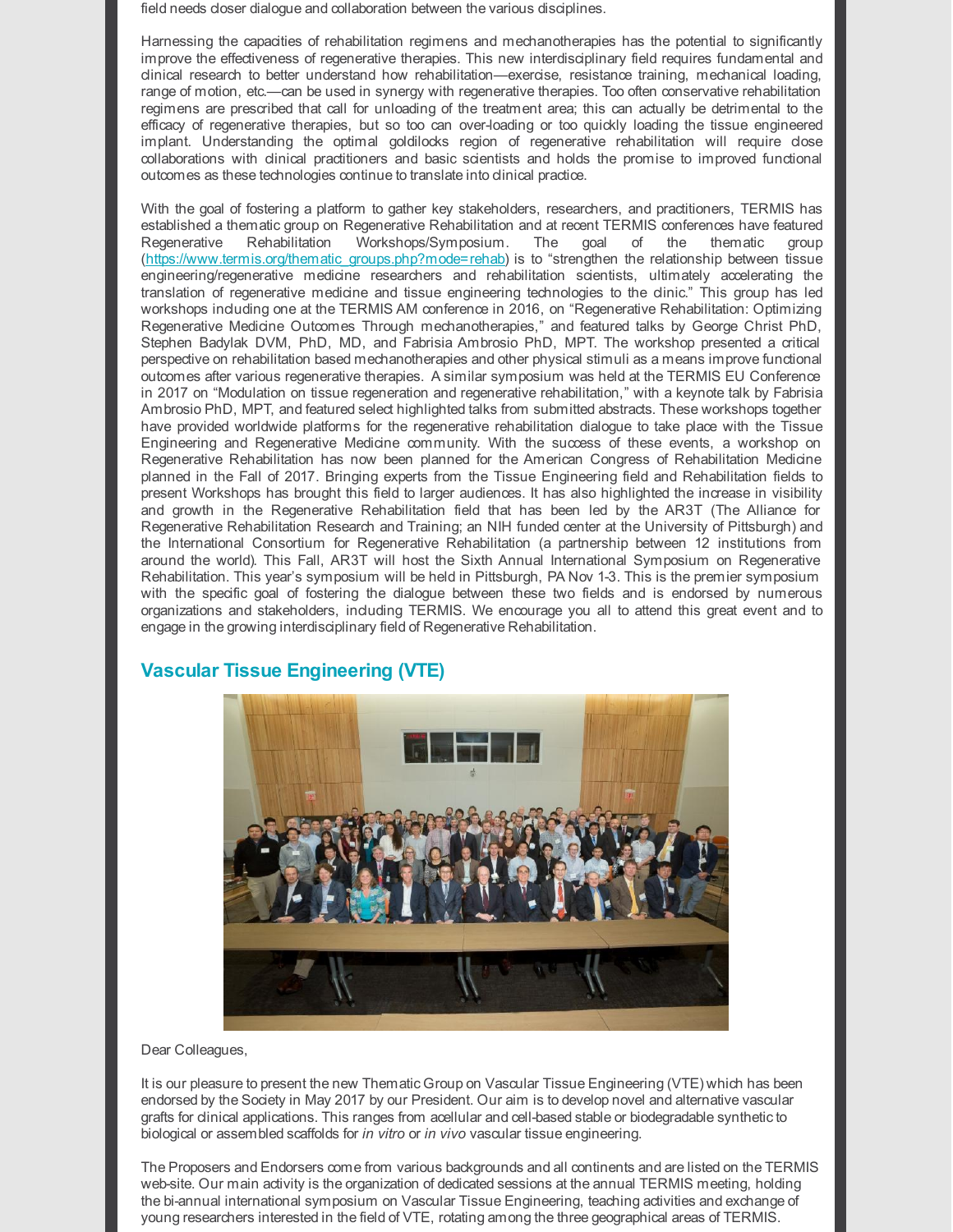#### **The International Symposium on Vascular Tissue Engineering**

These bi-annual global gathering of scientists working in the field of VTE have been initiated by some of the members of our group in Tianjin under the leadership of Deling Kong, Song Li and Beat H. Walpoth and the first meeting was held in Leiden, Netherlands, 28-29 May 2013, organized by Joris Rotmans. The second was held in Shanghai, China, 28-29 May 2015, organized by Xiumei Mo, Song Li and Deling Kong.

The third Symposium was held in Columbus, Ohio, 5-6 June of this year, organized by Toshi Shinoka, Christopher Breuer and Laura Niklason under the auspices of the Nationwide Children's Hospital. The Columbus meeting gathered over 150 scientists from all continents and had a highly scientific and intense programme spread over two days including invited talks, abstracts and posters. The Guest of Honour awarded the Fung Weyner Lifetime Achievement Award was John Mayer Jr., from Boston Children's Hospital. Furthermore, the meeting brought together some of the pioneers of the tissue engineering concept which was initiated in the '80s at Harvard and MIT.

#### *3rd ISVTE, Columbus, 2017*

The next ISVTE will be held in 2019 and until then our Thematic Group will hopefully hold symposia at the various TERMIS meetings.

On behalf of the VTE Committee:

| Chair:       | Beat H. WALPOTH, Geneva, Switzerland |
|--------------|--------------------------------------|
| Vice Chairs: | Joris ROTMANS, Leiden, Netherlands   |
|              | Toshiharu SHINOKA, Colombus, USA     |
| Secretaries: | Xiumei MO, Shanghai, China           |
|              | Deling KONG, Tianjin, China          |

# **1st TERMIS-EU Workshop in Collaboration with ISBF**

# **3D Bioprinting in Musculoskeletal Tissue Engineering**

#### 22-23 March 2018, Warsaw, POLAND **www.termis.org/eu-workshop-2018**

Recent advances in 3D printing including bioprinting stimulate development of future medical treatments that are patient specific and highly personalized. 3D printing enables fabrication of customized artificial medical devices, scaffolds and even human tissues and organs.

The workshop will bring together scientists, engineers, clinicians and industry to discuss recent achievements in the field of 3D printing in regenerative medicine with an emphasis on how new discoveries translate into improved clinical practice. The main focus will be on bone and cartilage regeneration; however, repair of soft tissue will be also presented. The important part of the meeting will be hands-on sessions on 3D printing and bioprinting.

The workshop will provide with insights into the state-of-the-art technologies, methods and biomaterials in 3D printing of biomimetic scaffolds and implants that stimulate desirable cellular responses and tissue regeneration. Additionally, the latest developments and future perspectives in the field of 3D bioprinting used to build 3D personalized living tissue/organs substitutes or models will be discussed. The hands-on sessions will provide participants opportunity to see the 3D printing and 3D bioprinting in action to understand how these technologies might be used in engineering of musculoskeletal tissues. Participants will execute the entire process from material selection to conceptualization, designing/modelling, printer setup, process parameters, and printing. They will develop a model for a given problem statement. The best design will be selected and printed during the session.

### **Organizing Committee:**

Co-Chairs: Wojciech Swieszkowski and Zygmunt Pojda

## **Scientific Advisory Committee:**

- Ranieri Cancedda Dietmar Hutmacher Juergen Groll Ali Khademhosseini Malgorzata Lewandowska-Szumiel Jos Malda Lorenzo Moroni
- Aleks Ovsianikov Elzbieta Pamula Heinz Redl Rui Reis Wei Sun Tim Woodfield Giovanni Vozzi James Yoo